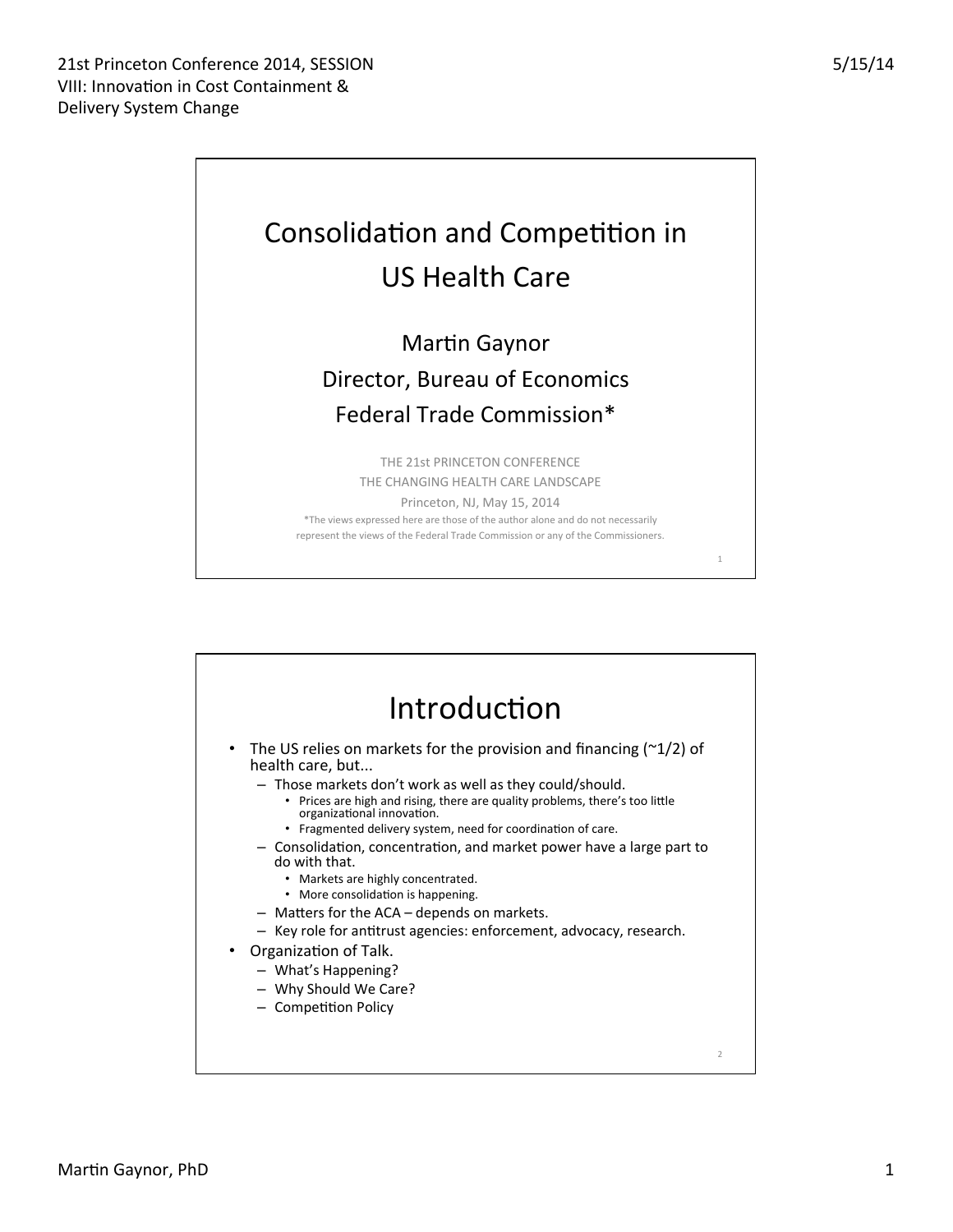

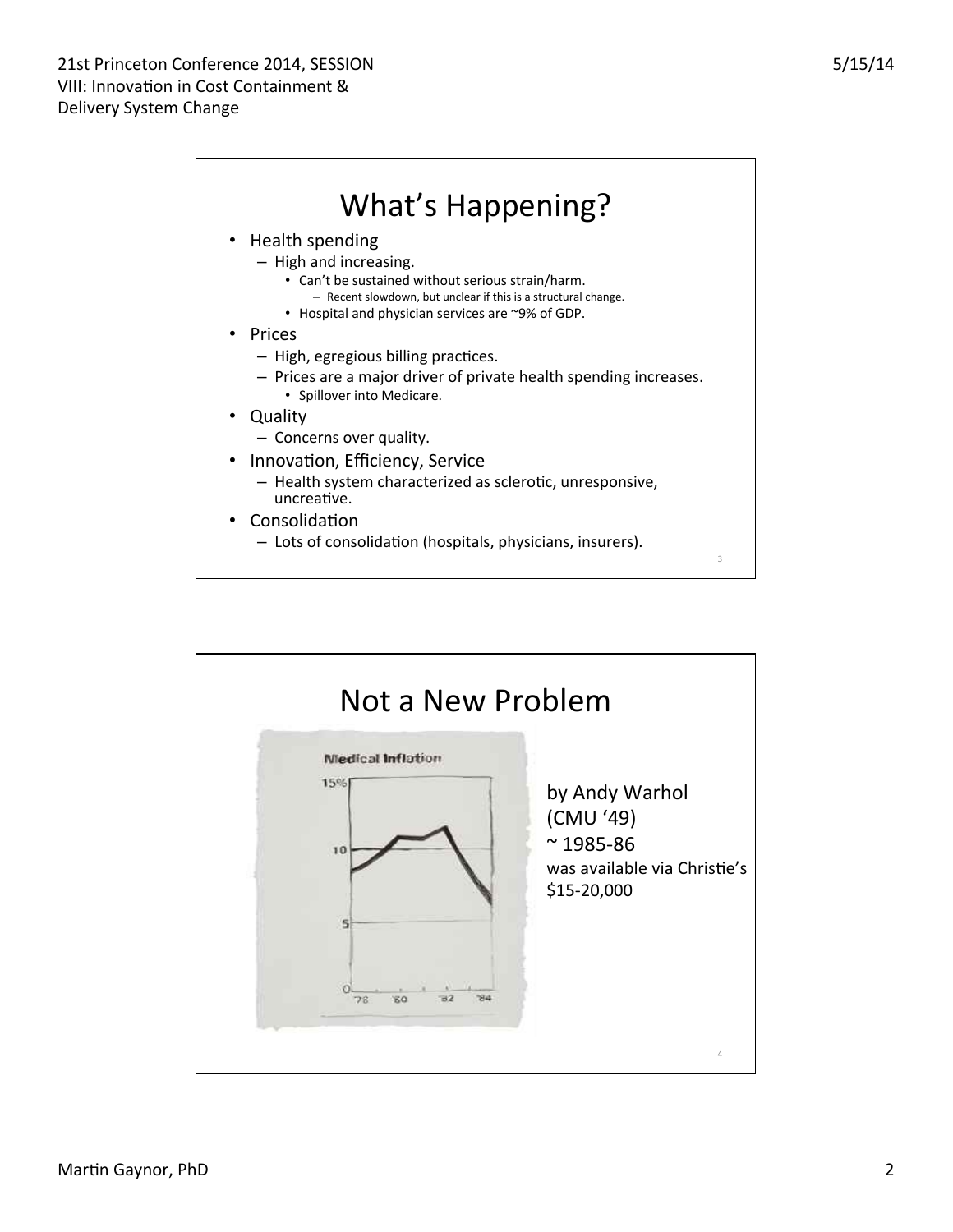5/15/14 



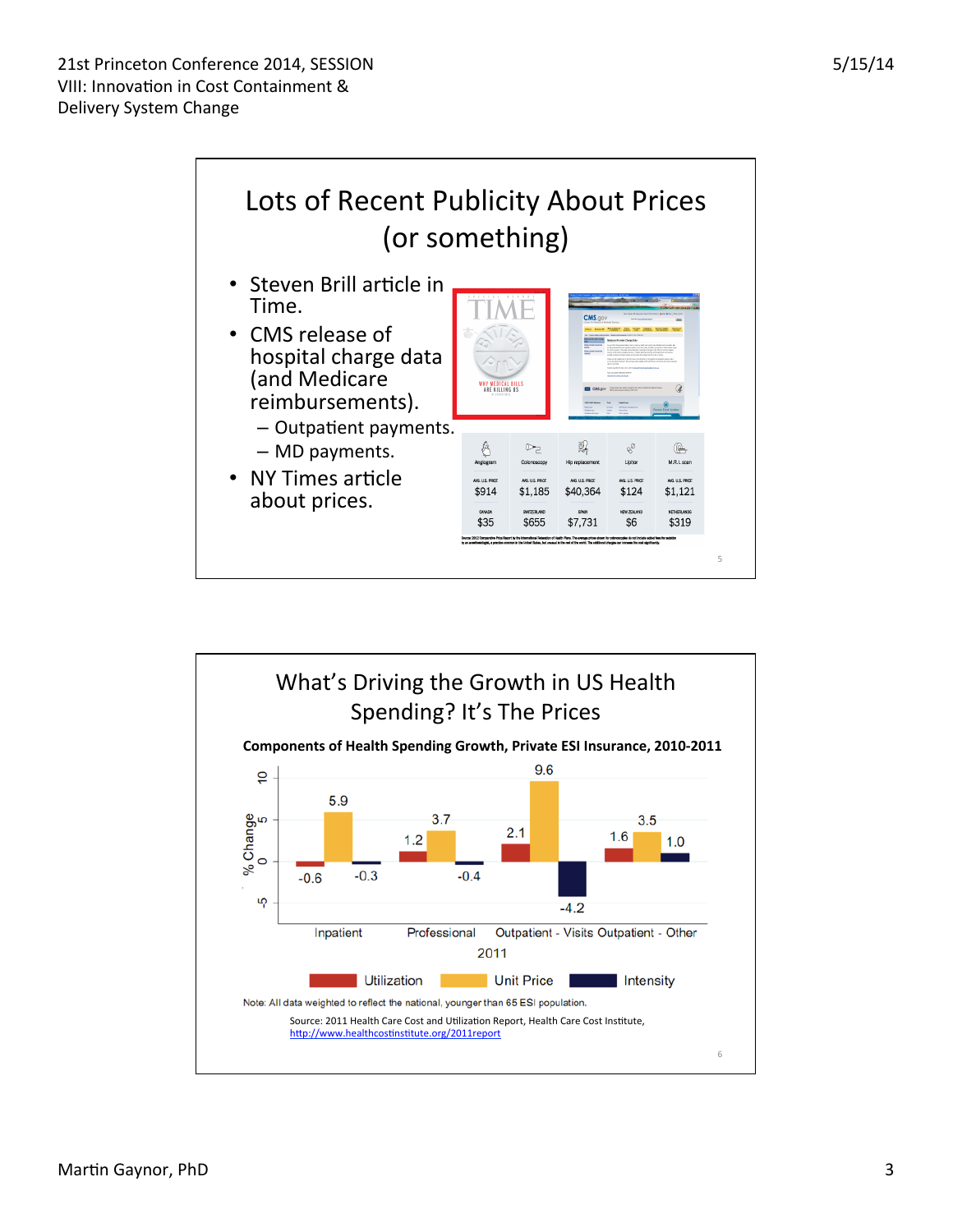

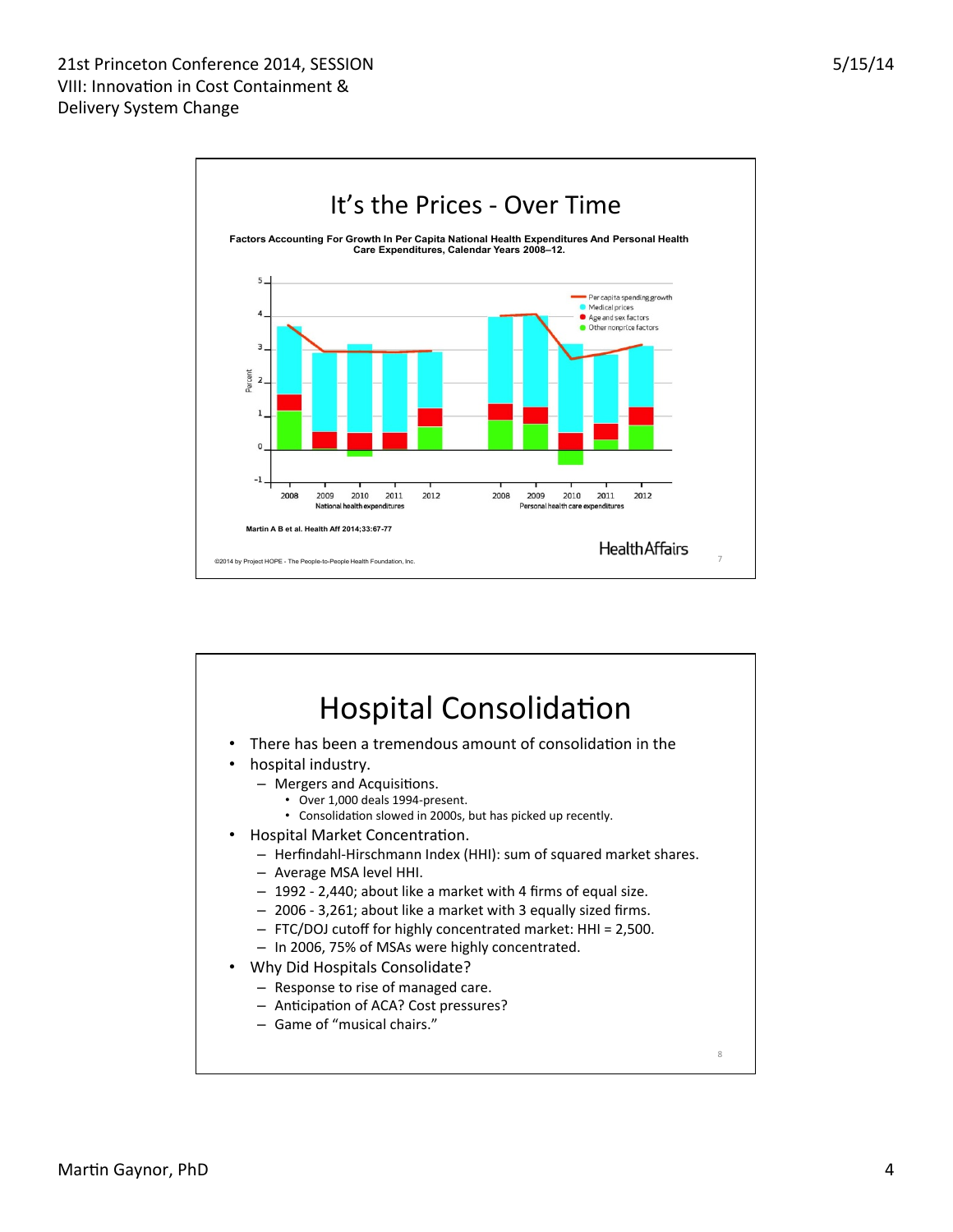

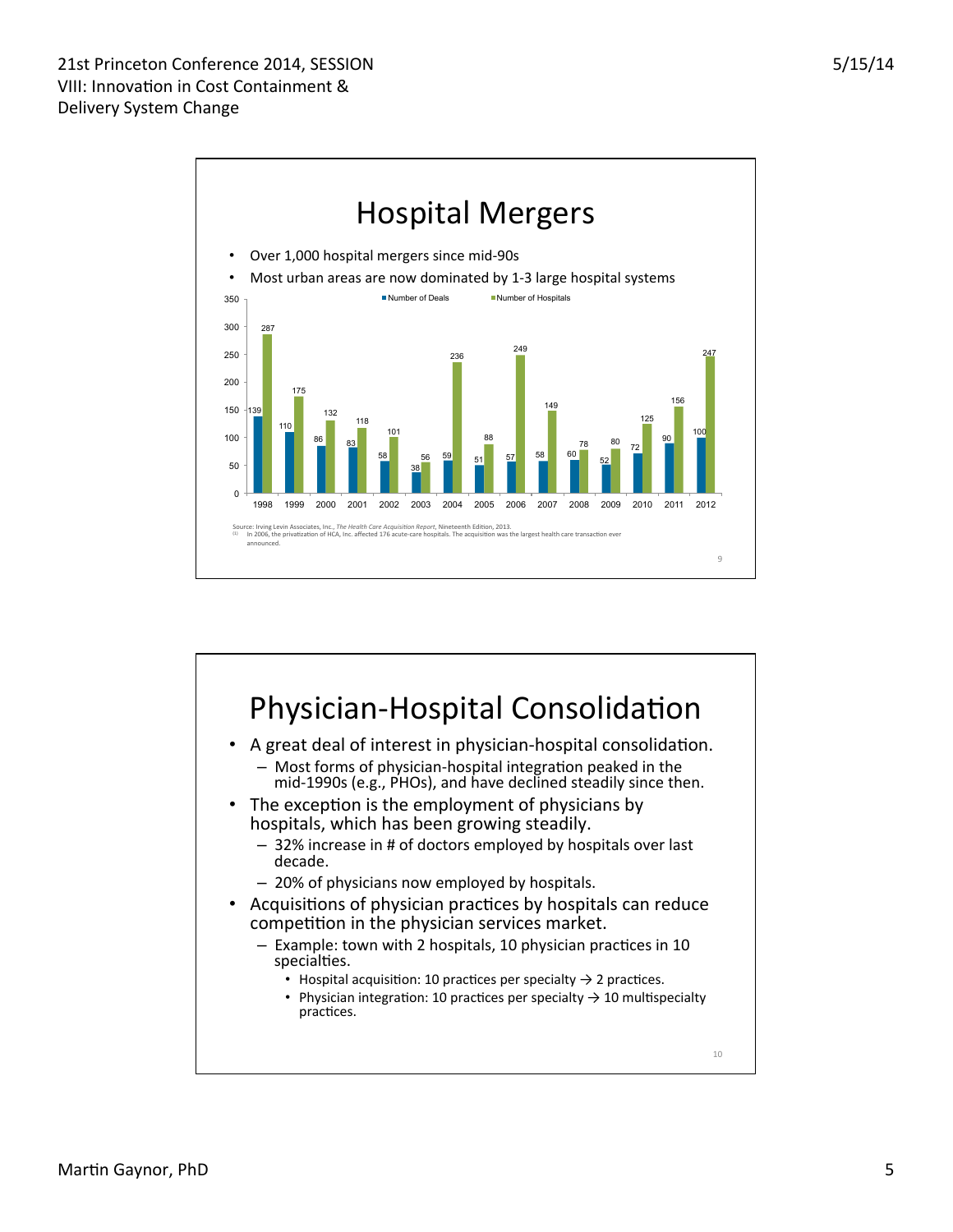

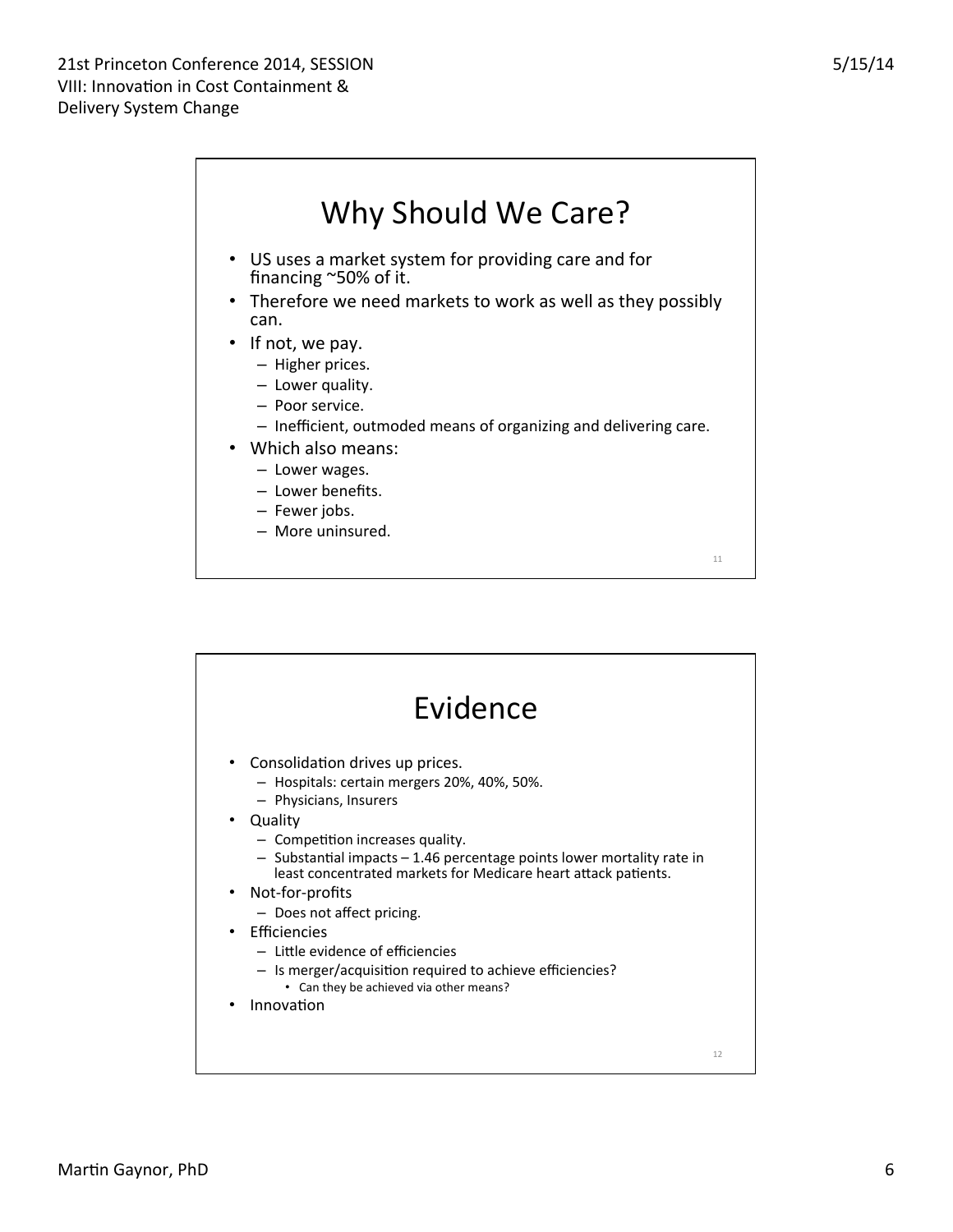

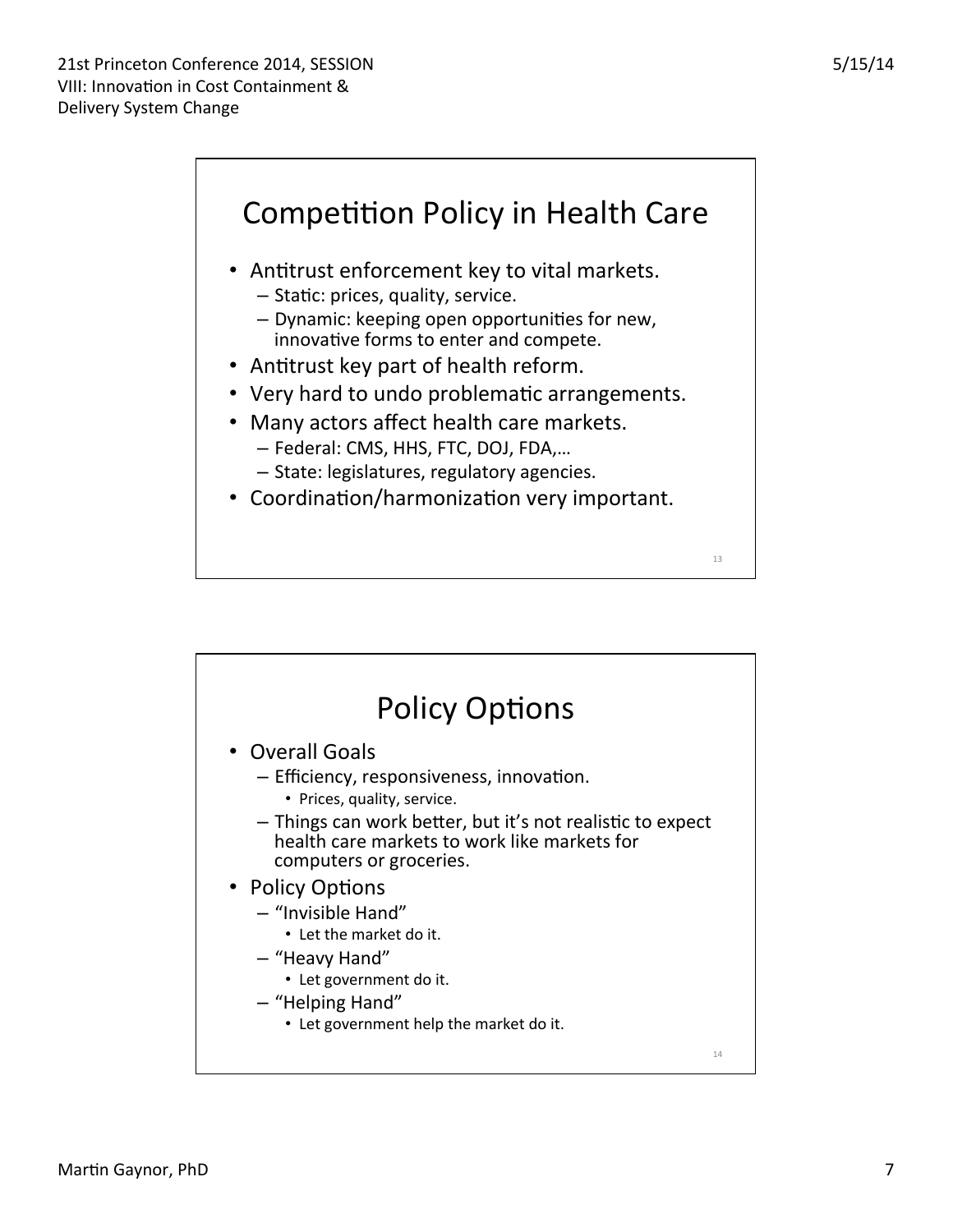